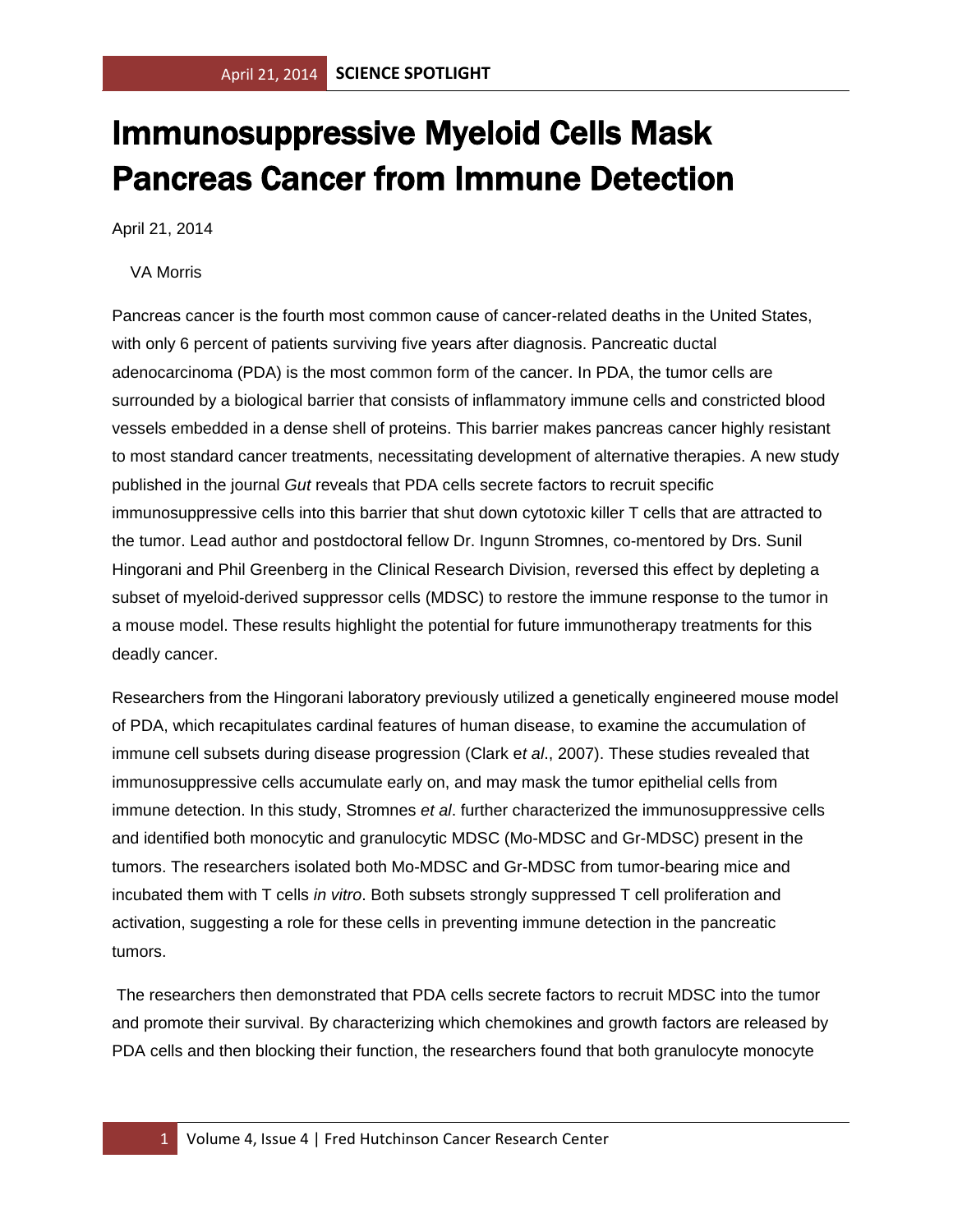colony stimulating factor (GM-CSF) and granulocyte colony stimulating factor (G-CSF) enhanced survival of the Gr-MDSC when cultured *in vitro*. While neither factor appreciably promoted the proliferation of Gr-MDSC *in vitro*, GM-CSF was detected in the pancreatic tumors *in vivo*.

Stromnes *et al*. then examined the clinical potential of specifically depleting Gr-MDSC. The researchers focused on Gr-MDSC since their numbers dramatically increase from the pre-invasive to the invasive form of PDA. The researchers injected mice bearing metastatic PDA with a specific antibody that recognized Gr-MDSC and targeted them for destruction. The tumors in these mice did not shrink in size, but instead grew with an influx of immune cells. The researchers observed a specific accumulation of activated CD8 T cells in the tumors. These activated CD8 T cells targeted tumor epithelial cells for cell death and remodeled the architecture and integrity of the surrounding tumor stroma.

"The finding that depletion of a single population of immunosuppressive cells spontaneously uncovered an endogenous immune response against pancreas cancer is surprising. It provides strong rationale to focus on ways to target this specific population in pancreas cancer patients and will likely figure prominently in strategies to enhance anti-tumor responses," states Dr. Stromnes. "These results are also influencing our design and implementation of adoptive T cell therapy for pancreas cancer patients, in which we will be infusing T cells that have the capacity to recognize and kill the tumor cells but that must be able to retain function in the tumor microenvironment." Since MDSCs are also found in other cancers, Dr. Stromnes hopes their study will spark new ways to interfere with these cells in other cancer patients for enhancing immunotherapy.

[Stromnes, IM, Brockenbrough, JS, Izeradjene, K, Carlson, MA, Cuevas, C, Simmons, RM,](http://www.ncbi.nlm.nih.gov/pubmed/24555999?otool=fhcrclib)  [Greenberg, PD, Hingorani, SR.](http://www.ncbi.nlm.nih.gov/pubmed/24555999?otool=fhcrclib) (2014). Targeted depletion of an MDSC subset unmasks pancreatic ductal adenocarcinoma to adaptive immunity. *Gut*. Epub ahead of print, doi: 10.1136/gutjnl-2013- 306271.

See also: [Clark CE, Hingorani SR, Mick R, Combs C, Tuveson DA, Vonderheide RH.](http://www.ncbi.nlm.nih.gov/pubmed/17909062?otool=fhcrclib) (2007). Dynamics of the immune reaction to pancreatic cancer from inception to invasion. *Cancer Res* 67:9518-9527.